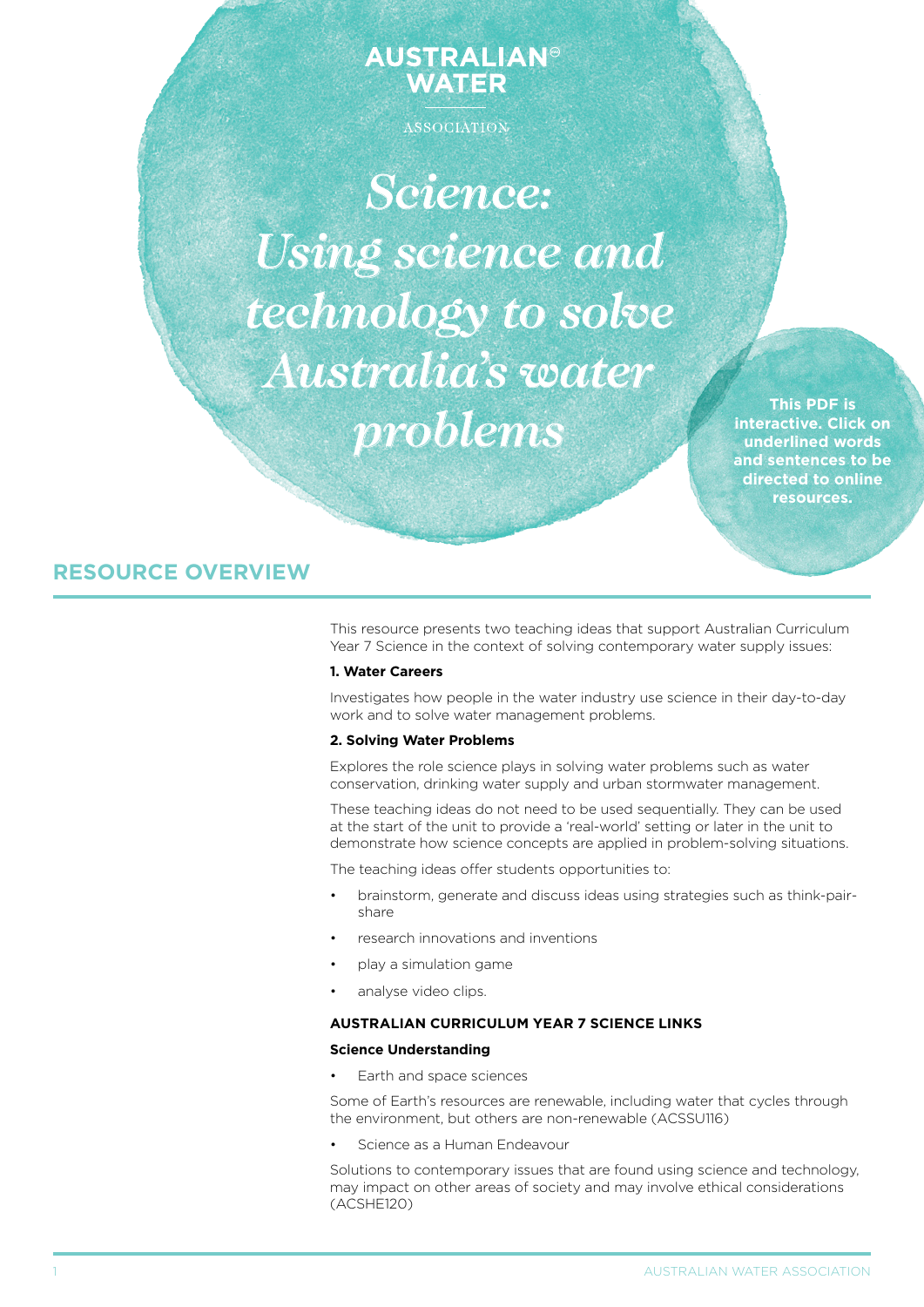People use science understanding and skills in their occupations and these have influenced the development of practices in areas of human activity (ACSHE121/ ACSHE136)

Science knowledge can develop through collaboration across the disciplines of science and the contributions of people from a range of cultures (ACSHE223)

# **Aboriginal and Torres Strait Islander histories and cultures cross-curriculum priority**

# **TEACHING IDEAS**

# **1. water careers**

Students explore a number of water careers and how people working in the water industry use science understanding and skills in their work (ACSHE121). They view videos about jobs in the water industry and analyse how the water professionals featured use science in their roles. Students also learn how Traditional Owners in a Central Australian Aboriginal community use traditional knowledge and science to manage their local water resources to 'maintain their special connection to and responsibility for Country'.

Activities

- a. Water careers
- b. Working with Traditional Owners

#### **1a. Water careers**

Students view short videos featuring water industry professionals to appreciate the range of careers and the way that science is used in these careers.

A. Ask students to think about where their drinking water comes from and list the jobs they think might be involved in supplying safe reliable drinking water.

B. Divide students into groups. This activity could be structured as a jigsaw activity. For instructions about running a jigsaw activity, access the Scootle resource (TLF ID R11915) (see footnote 1) developed by the Australian Academy of Science 'Science by Doing' Program.

*Teachers need to register to access this free resource: <www.scootle.edu.au>*

C. Each group chooses a different water career to research using a video vignette. Possible careers could include:

a) hydrographer, water treatment technician, operations and maintenance technician, wastewater treatment plant operator—from the H2Oz website (see footnote 2). Select the 'Testimonials' tab to access the videos.

These videos are hosted by Youtube so check that you can access them via your school network.

b) civil engineer—from the ABC Ace Day Jobs web page (see footnote 3).

D. Each group views their video and records the answers to the following questions:

a) What tasks are involved in this job?

b) What science understanding and skills are used in this job?

E. Each group shares their ideas with the class. In the class discussion, highlight the range of knowledge and skills that each water professional needs to do their job.

### **1b. Working with Traditional Owners**

Students view a video about the partnership between an aquatic ecologist and Traditional Owners to manage the health of Hayes Creek Springs on the edge of the Simpson Desert. It also provides insights into the work of the aquatic ecologist.

1 Education Services Australia (Scootle) [<http://www.scootle.edu.au/ec/search?q=r11915&fi](http://www.scootle.edu.au/ec/search?q=r11915&field=title&field=text.all&field=topic) [eld=title&field=text.all&field=topic](http://www.scootle.edu.au/ec/search?q=r11915&field=title&field=text.all&field=topic)>

2 Australian Water Association (H2Oz careers in water) [<http://www.h2oz.org.au/](http://www.h2oz.org.au/)>

3 ABC (Ace Day Jobs) [<http://www.abc.net.au/acedayjobs/cooljobs/profiles/s2599723.htm>](http://www.abc.net.au/acedayjobs/cooljobs/profiles/s2599723.htm)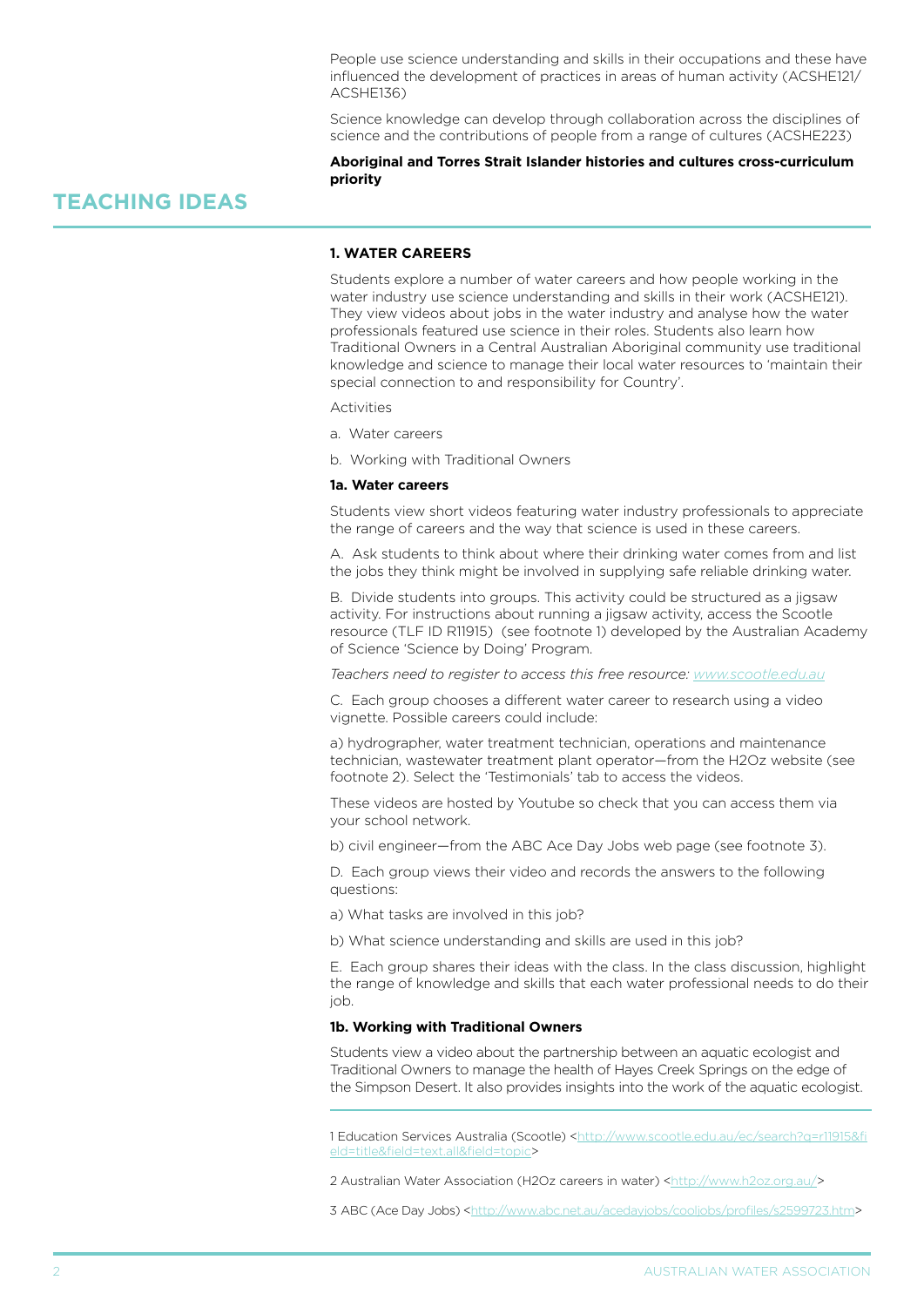The Hayes Creek Springs video [4:16] was produced by the Australian Academy of Science 'Science by Doing' Program and can be accessed from Scootle by downloading the 'Enough Water Fit for Drinking: Student digital activities' (M014121). The video is found in Part 3: 'Where does the water we use come from and where does it go?' Activity 3.5 'Meet an aquatic ecologist working with Traditional Owners'.

*Teachers need to register to access this free resource: <www.scootle.edu.au>*

Students view the Hayes Creek Springs video and answer the following questions:

A. What knowledge and skills does Jayne need to do her job as an aquatic ecologist in Central Australia?

B. How are the Traditional Owners managing the water quality and biodiversity of the springs?

C. How is science used to sustainably manage the Hayes Creek Springs system? What science understanding and skills are used to manage the springs?

D. How does traditional knowledge about the Hayes Creek Springs help the ecologists to manage the springs?

#### **2. solving water problems**

Students explore how people use science and technology to solve water-related problems (ACSHE120). They research how innovative ideas such as raingardens use science and technology to solve the problem of water wastage. Students play a simple water supply simulation game and make decisions about building climate-independent water supply infrastructure.

Activities

- a. Water innovation
- b. Raingardens
- c. Managing the water supply on Water Island

#### **2a. Water innovation**

Students research the range of water-related innovations and inventions designed to minimise water wastage.

A. Prepare water innovation cards using the worksheet provided in the 'Water innovation' activity from Water – learn it. live it. Volume 2 Water in the urban environment pages 63-64. The 'Water innovation' activity can be downloaded from the Water - learn it. live it. website (see footnote 4).

B. Students view the [Poop and paddle video](https://www.youtube.com/watch?v=sjvN2vt3kbg) [4:02] (see footnote 5) published by Science Friday which features a floating toilet and sewage treatment system built by inventor Adam Katzman. Using a think-pair-share strategy, ask students to suggest what problem this device aims to solve. Ask students to decide if this device is an invention or an innovation.

Compare the terms: invention and innovation. Explain that one interpretation from the [Idea Lab](http://mediashift.org/2012/03/the-difference-between-invention-and-innovation086/) (see footnote 6) is that 'invention can be defined as the creation of a product or introduction of a process for the first time' while 'innovation occurs if someone improvises on or makes a significant contribution to an existing product'. Students research other definitions of these terms and discuss why the definitions may differ depending on context: for instance, if you are working in a business or a science field. Highlight the idea that one thing inventions and innovations have in common is that they aim to solve a problem.

C. Students pick a 'Water innovation' card from a hat and predict whether the product or idea on their card is an innovation or an invention.

6 Mediashift (The difference between 'Invention' and 'Innovation' <http://mediashift [org/2012/03/the-difference-between-invention-and-innovation086/>](http://mediashift.org/2012/03/the-difference-between-invention-and-innovation086/) Accessed 24 July 2016

<sup>4</sup> Water - learn it. Live it. <[http://www.yvw.com.au/Home/Inyourcommunity/Education/](http://www.yvw.com.au/Home/Inyourcommunity/Education/WaterLearnitLiveitprogram/index.htm) [WaterLearnitLiveitprogram/index.htm>](http://www.yvw.com.au/Home/Inyourcommunity/Education/WaterLearnitLiveitprogram/index.htm)

<sup>5</sup> Science Friday (Poop and paddle) [<https://www.youtube.com/watch?v=sjvN2vt3kbg>](https://www.youtube.com/watch?v=sjvN2vt3kbg)